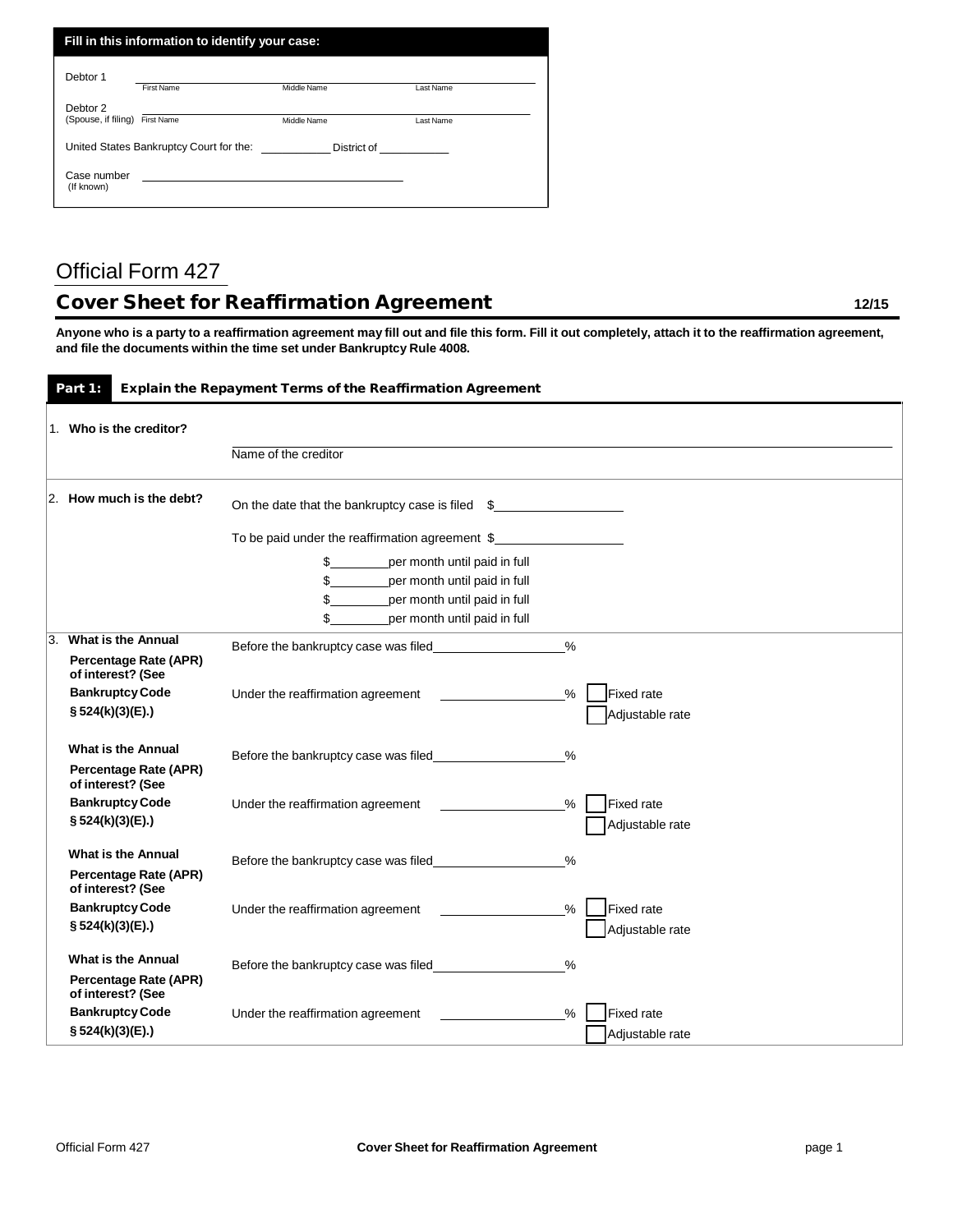| 4. Does collateral secure<br>the debt?                                                                                                                                                                                                                                                 | No<br>Describe the collateral.<br>Yes.                                                                                                                                                                               |                                                                                                                                          |  |  |
|----------------------------------------------------------------------------------------------------------------------------------------------------------------------------------------------------------------------------------------------------------------------------------------|----------------------------------------------------------------------------------------------------------------------------------------------------------------------------------------------------------------------|------------------------------------------------------------------------------------------------------------------------------------------|--|--|
|                                                                                                                                                                                                                                                                                        |                                                                                                                                                                                                                      |                                                                                                                                          |  |  |
|                                                                                                                                                                                                                                                                                        | Current market value<br><u> 1999 - Andrea Sta</u>                                                                                                                                                                    |                                                                                                                                          |  |  |
| Does the creditor assert<br>15.<br>that the debt is<br>nondischargeable?                                                                                                                                                                                                               | $\big $ No                                                                                                                                                                                                           | Yes. Attach an explanation of the nature of the debt and the basis for contending that the debt is nondischargeable.                     |  |  |
| 6. Using information from<br><b>Schedule I: Your Income</b>                                                                                                                                                                                                                            | Income and expenses reported on Schedules I and J                                                                                                                                                                    | Income and expenses stated on the reaffirmation agreement                                                                                |  |  |
| (Official Form 106I) and<br>Schedule J: Your<br><b>Expenses (Official Form</b><br>106J), fill in the amounts.                                                                                                                                                                          | 6a. Combined monthly income from<br>line 12 of Schedule I                                                                                                                                                            | 6e. Monthly income from all sources<br>\$<br>after payroll deductions<br>6f. Monthly expenses                                            |  |  |
|                                                                                                                                                                                                                                                                                        | 6b. Monthly expenses from line 22c of_ s<br>Schedule J                                                                                                                                                               | 6g. Monthly payments on all<br>reaffirmed debts not included in<br>monthly expenses                                                      |  |  |
|                                                                                                                                                                                                                                                                                        | 6c. Monthly payments on all<br>\$<br>reaffirmed debts not listed on<br>Schedule J                                                                                                                                    | 6h. Present net monthly income<br>\$<br>Subtract lines 6f and 6g from 6e.<br>If the total is less than 0, put the<br>number in brackets. |  |  |
| 6d. Scheduled net monthly income<br>\$<br>Subtract lines 6b and 6c from 6a.<br>If the total is less than 0, put the<br>number in brackets.                                                                                                                                             |                                                                                                                                                                                                                      |                                                                                                                                          |  |  |
| Debtor 1<br>Case number (if known)<br>expansion to the contract of the contract of the contract of the contract of the contract of the contract of the contract of the contract of the contract of the contract of the contract of the contr<br>Last Name<br>First Name<br>Middle Name |                                                                                                                                                                                                                      |                                                                                                                                          |  |  |
| Debtor 2<br>Middle Name<br>Last Name<br>First Name                                                                                                                                                                                                                                     |                                                                                                                                                                                                                      |                                                                                                                                          |  |  |
| 7. Are the income amounts<br>on lines 6a and 6e<br>different?                                                                                                                                                                                                                          | No                                                                                                                                                                                                                   | Yes. Explain why they are different and complete line 10. The manuscript of the state of the state of the state of                       |  |  |
| No<br>$ 8.$ Are the expense<br>amounts on lines 6b<br>Yes. Explain why they are different and complete line 10.<br>and 6f different?                                                                                                                                                   |                                                                                                                                                                                                                      |                                                                                                                                          |  |  |
| 9. Is the net monthly<br>income in line 6h less<br>than 0?                                                                                                                                                                                                                             | No<br>Yes. A presumption of hardship arises (unless the creditor is a credit union).<br>Explain how the debtor will make monthly payments on the reaffirmed debt and pay other living expenses.<br>Complete line 10. |                                                                                                                                          |  |  |
|                                                                                                                                                                                                                                                                                        |                                                                                                                                                                                                                      |                                                                                                                                          |  |  |